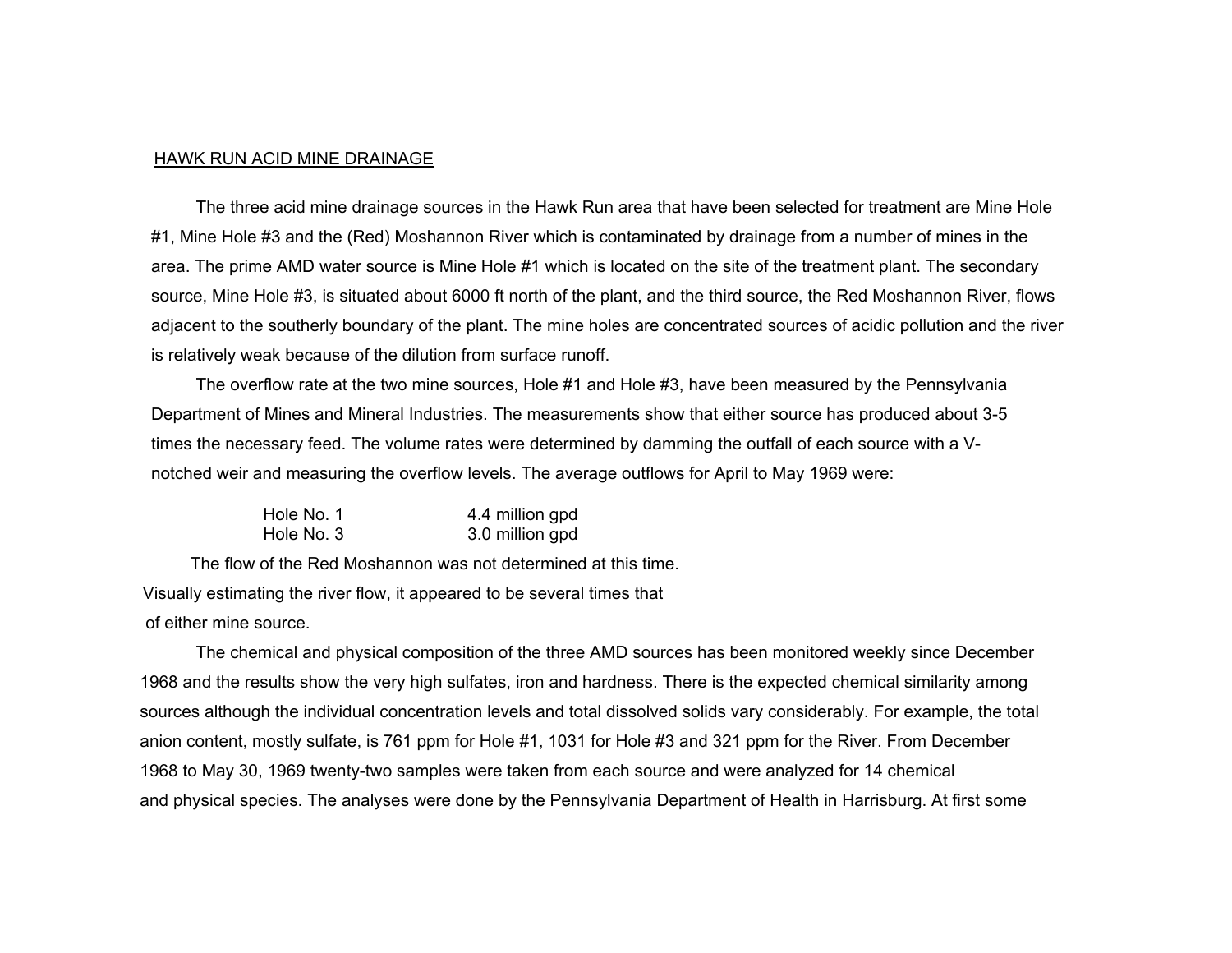### with the sampling procedure and modifications had to be made. Several

of the early samples showed inconsistency in sulfate, iron, pH and turbidity with observations made by the engineers at Hawk Run site. After discussion with the analytical department it was concluded that the two to three day time lag between sampling and analyzing was too long and that it allowed the samples to oxidize and change composition while still in the bottle. The delay was reduced to one day and the subsequent results showed improved consistency and correlation was achieved within the rather broad limits expected for mine drainage samples.

The included summary sheet compares the mean values of the chemical and physical species of actual mine drainage with the water analyses estimated during the initial phase of the process design. The sulfate and the heavy metal (Fe, Mn and Al) concentrations are the critical items because the former sets the depth of the ion exchange resin bed and the latter sets the length of the aeration and settling period necessary for complete oxidation.

The sulfate concentration of 745 mg/l as CaC03 from Hole #I is well within the originally estimated design value of 1000 ppm. The variations in mineral content were analyzed statistically and it appears that the possibility of the sulfate content from Hole #l exceeding the design is remote, i.e., within confidence limits 96.6%. See Figure l. The ion exchange units therefore can be expected to be only three-quarters exhausted at the end of a 12-hour cycle treating this water. The mean sulfate content of 1018 mg/l for Hole #3 is exactly at the design value and therefore the chances of occasional daily excursions beyond the design level may be expected. See Figure 2. This situation will not result in sulfate leakage during the first two or three years of operation because the resin capacity has been derated 20 to 60% by the manufacturer and the resin bed can absorb this excess without leakage. The mean sulfate content of the Red Moshannon is only one-third of the design value and cannot logically approach the design value so long as there is flow in the river. See Figure 3.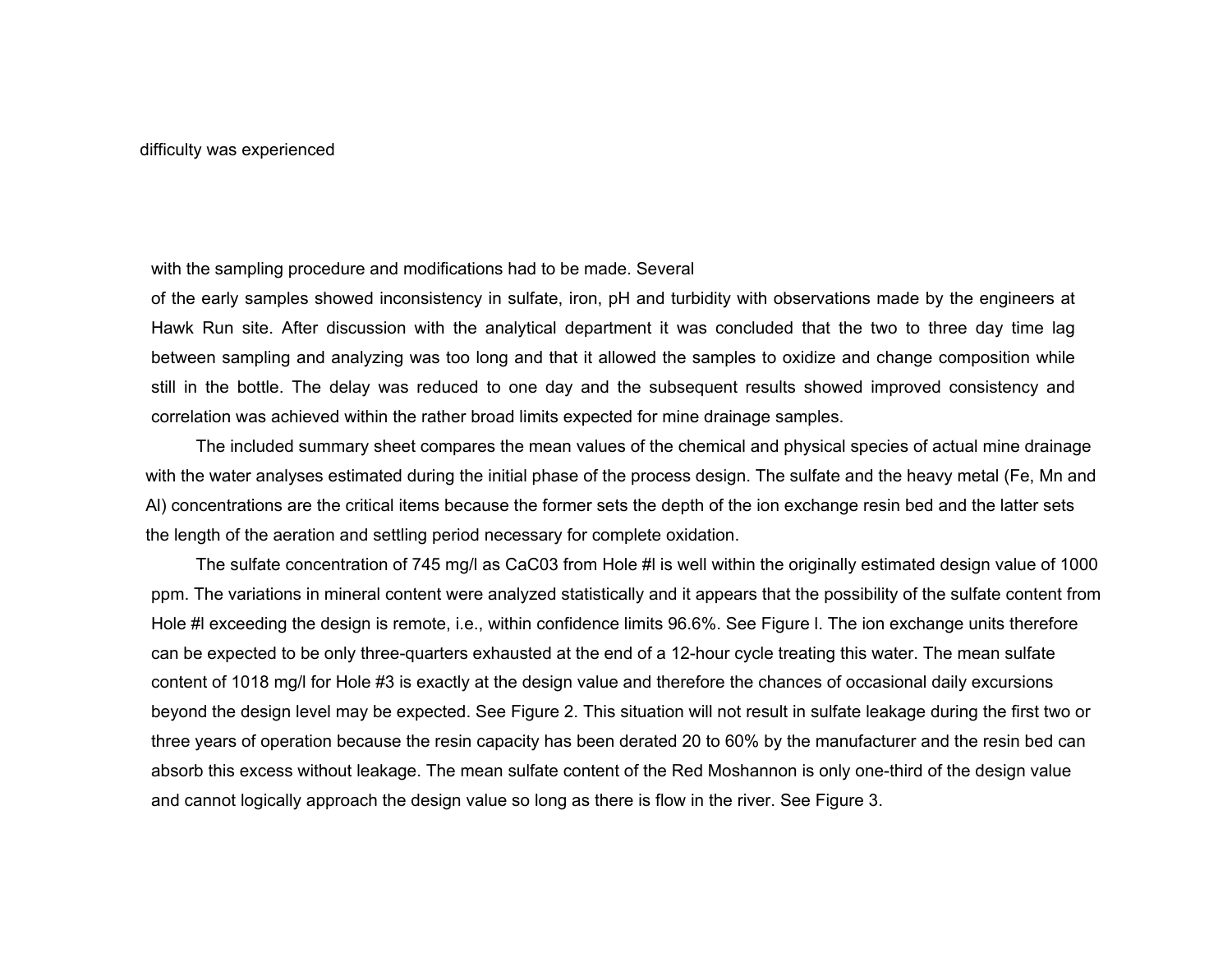Statistical plots, as Histograms of Sulfate Content vs Frequency of Occurrence, are shown for the three sources in Figures 1, 2, and 3. The design and the mean values are indicated in relation to the standard deviation.

The mean iron values show the same pattern as the sulfates but the mean values approach closer to the design value of 140 mg/l. Since Hole #1 has a mean value of 122 and a standard deviation of 20, the chances of excursions beyond the 140 mg/l are low. See Figure 4. Therefore, since the design value falls at the extreme of the standard deviations it is felt that the design value is conservative.

The mean iron value of 137 mg/l for Hole #3, the secondary source

is essentially that used in the design. See Figure 5. Since the standard deviation is 25 mg/l the possibilities of overrunning the design value 28% of the time might be expected. That is, in 28 of 100 days of operation the ferrous iron value may be so high that the time allocated to oxidize and separate the iron may be insufficient. In such an event, however, the iron oxidation would be completed in the softener in which more alkaline conditions exist in order to force the oxidization and precipitation of manganese besides softening.

The iron content of the river is well below the design limit. See Figure 6. The only possibility of difficulty is that in the open channel flow the ferrous ion will oxidize to ferric and tend to precipitate onto the resin beads. This precipitation and plugging tendency is the reason for using upflow in the ion exchange units. The expanded bed of resin allows the precipitate to pass through and the free movement and collisions of the individual beads will tend to abrade the precipitated iron.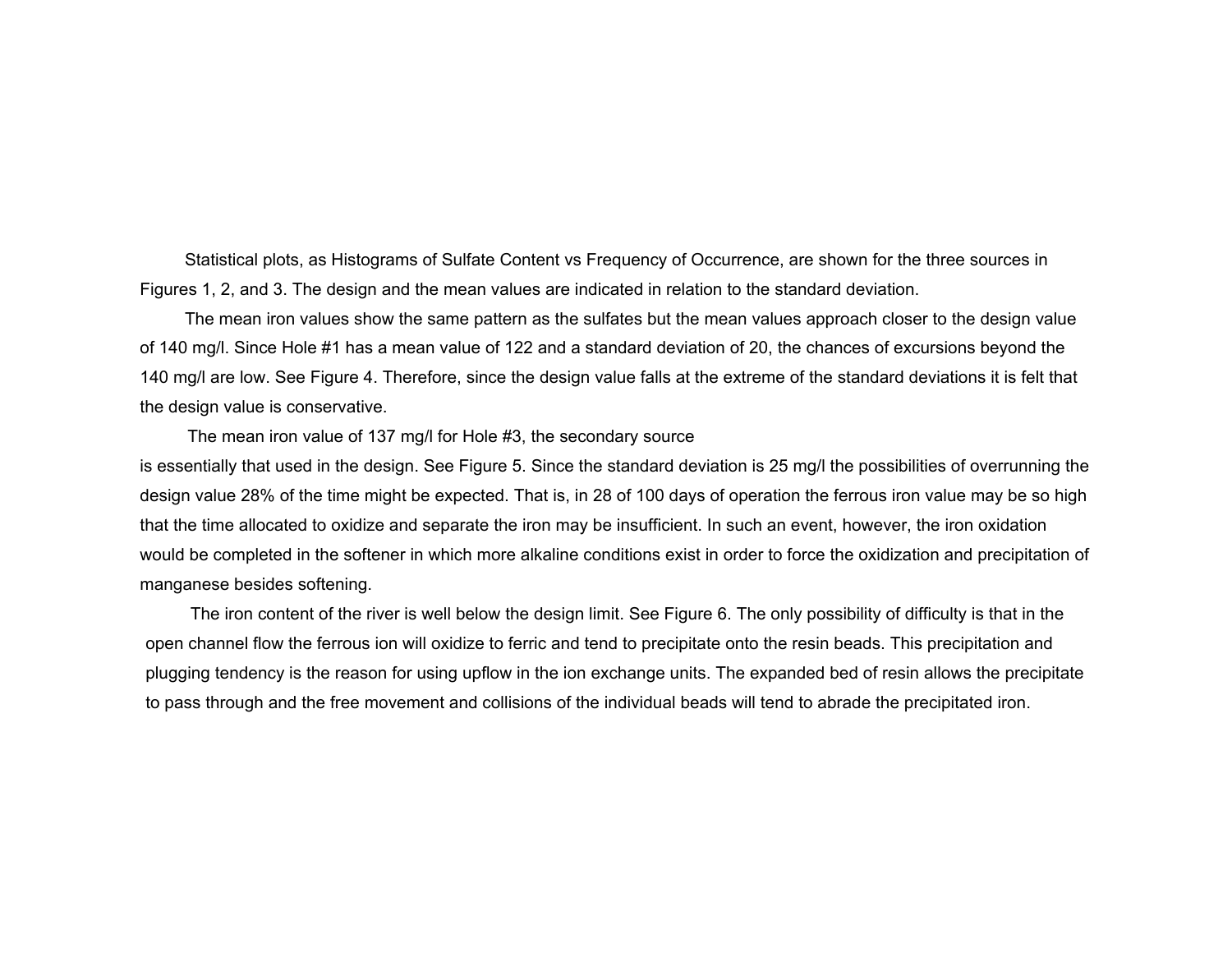#### FREQUENCY HISTOGRAM

# Sulfate Content, AMD Confluence

Sampling Period: Jan. 30 to May 14, 1969

 $\sim$ 

 $\sim 100$ 

| Mean value. $\bar{x} = 308$            |                      |                 |  |
|----------------------------------------|----------------------|-----------------|--|
| Std. deviation, $\sigma = 100$         |                      |                 |  |
|                                        |                      | $2\sigma = 200$ |  |
|                                        | $3.29\sigma = 329$   |                 |  |
| Confidence limits, $99.9% = 308 + 329$ |                      |                 |  |
|                                        | $97.8\% = 308 + 200$ |                 |  |
|                                        | $74.2\% = 308 + 100$ |                 |  |

 $\label{eq:2.1} \frac{1}{\sqrt{2\pi}}\frac{1}{\sqrt{2\pi}}\frac{1}{\sqrt{2\pi}}\frac{1}{\sqrt{2\pi}}\frac{1}{\sqrt{2\pi}}\frac{1}{\sqrt{2\pi}}\frac{1}{\sqrt{2\pi}}\frac{1}{\sqrt{2\pi}}\frac{1}{\sqrt{2\pi}}\frac{1}{\sqrt{2\pi}}\frac{1}{\sqrt{2\pi}}\frac{1}{\sqrt{2\pi}}\frac{1}{\sqrt{2\pi}}\frac{1}{\sqrt{2\pi}}\frac{1}{\sqrt{2\pi}}\frac{1}{\sqrt{2\pi}}\frac{1}{\sqrt{2\pi}}\frac{1}{\sqrt$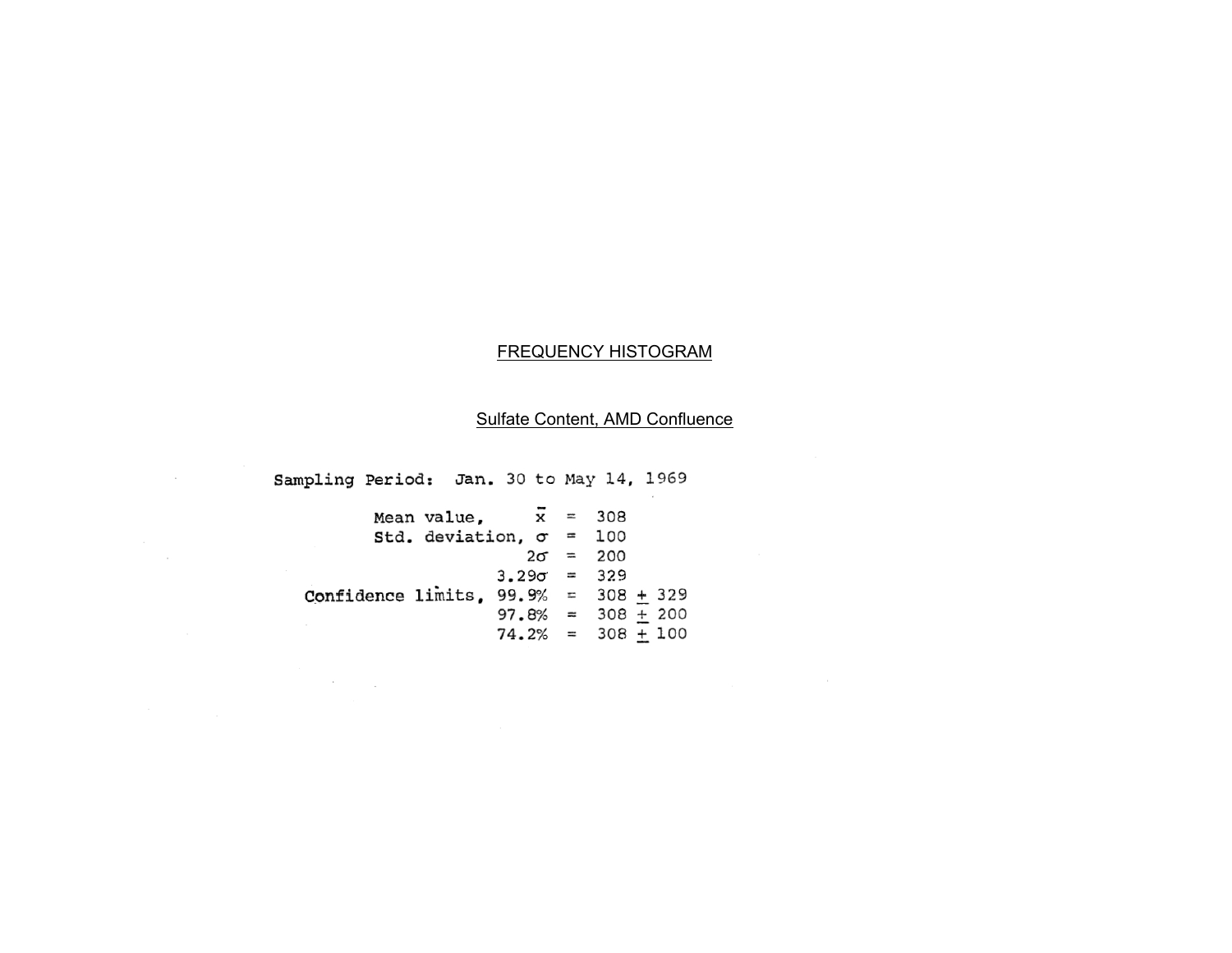

 $\sim$ 

FREQUENCY HISTOGRAM Sulfate Content, AMD Hole #1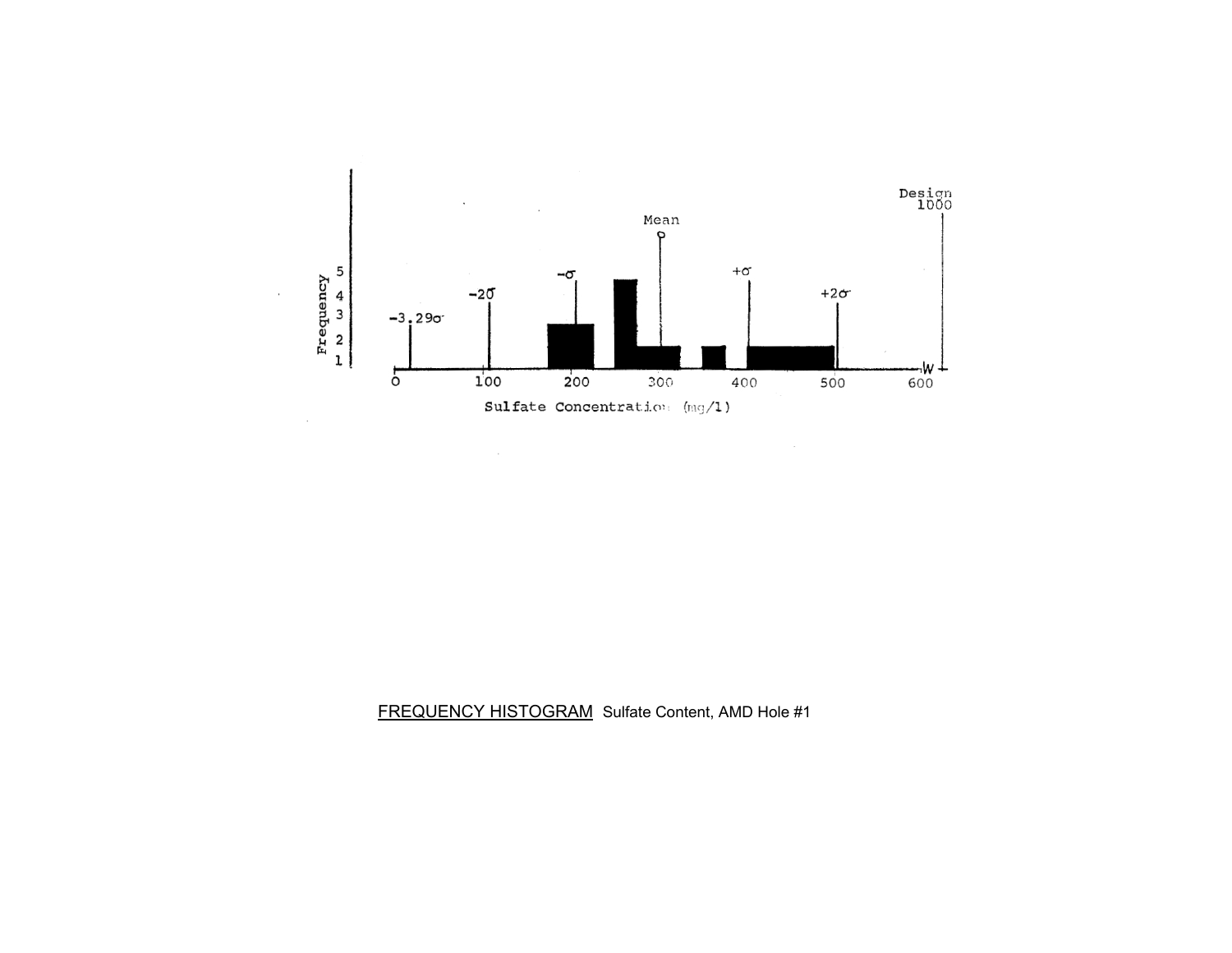Mean value, 
$$
\bar{x} = 745
$$
  
\nStd. deviation,  $\sigma = 114$   
\n $2\sigma = 228$   
\n $3.29\sigma = 375$   
\nConfidence limits, 99.4% = 745 + 375  
\n96.6% = 745 + 228  
\n71.2% = 745 + 114

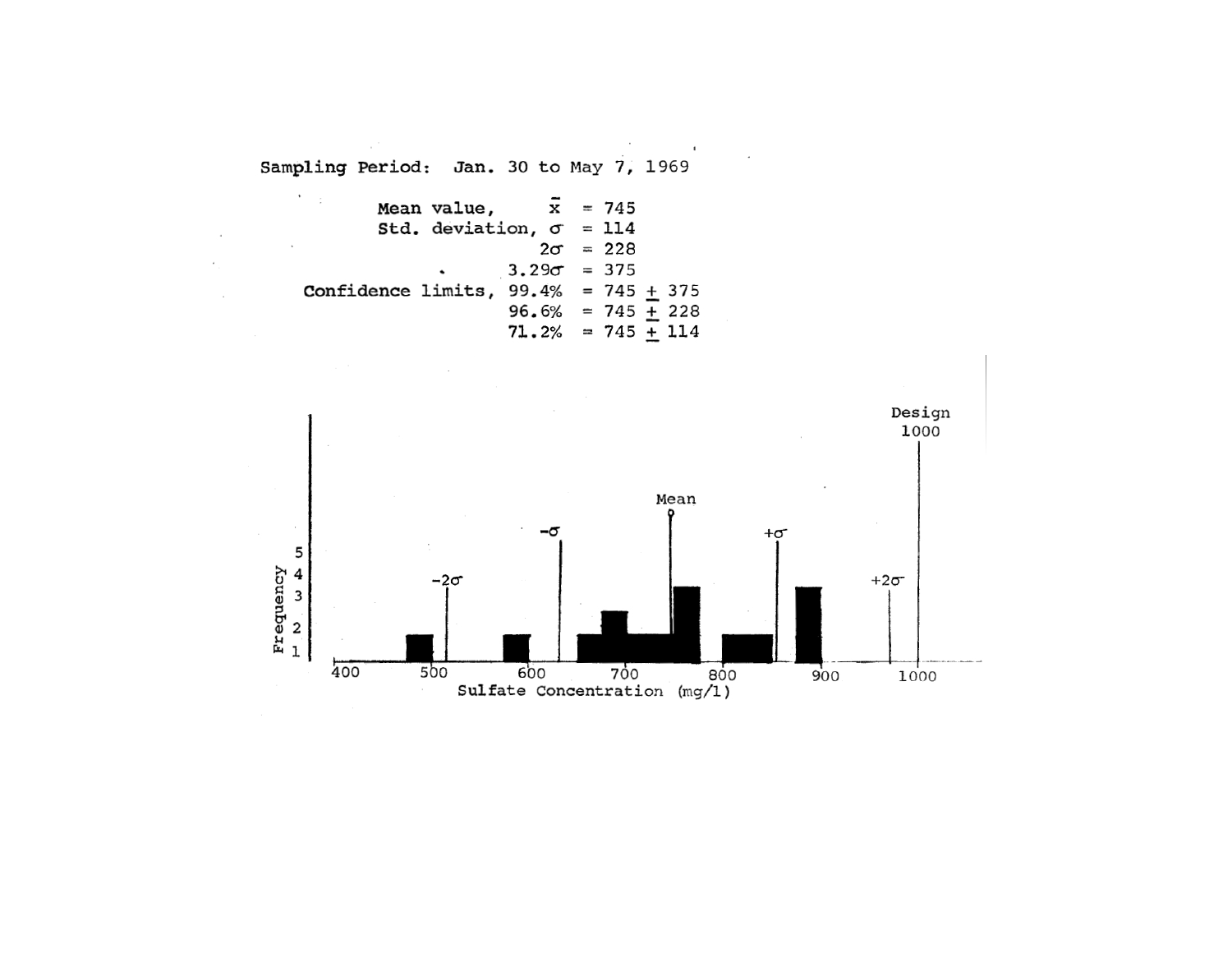## FREQUENCY HISTOGRAM

Sulfate Content, AMD Hole #3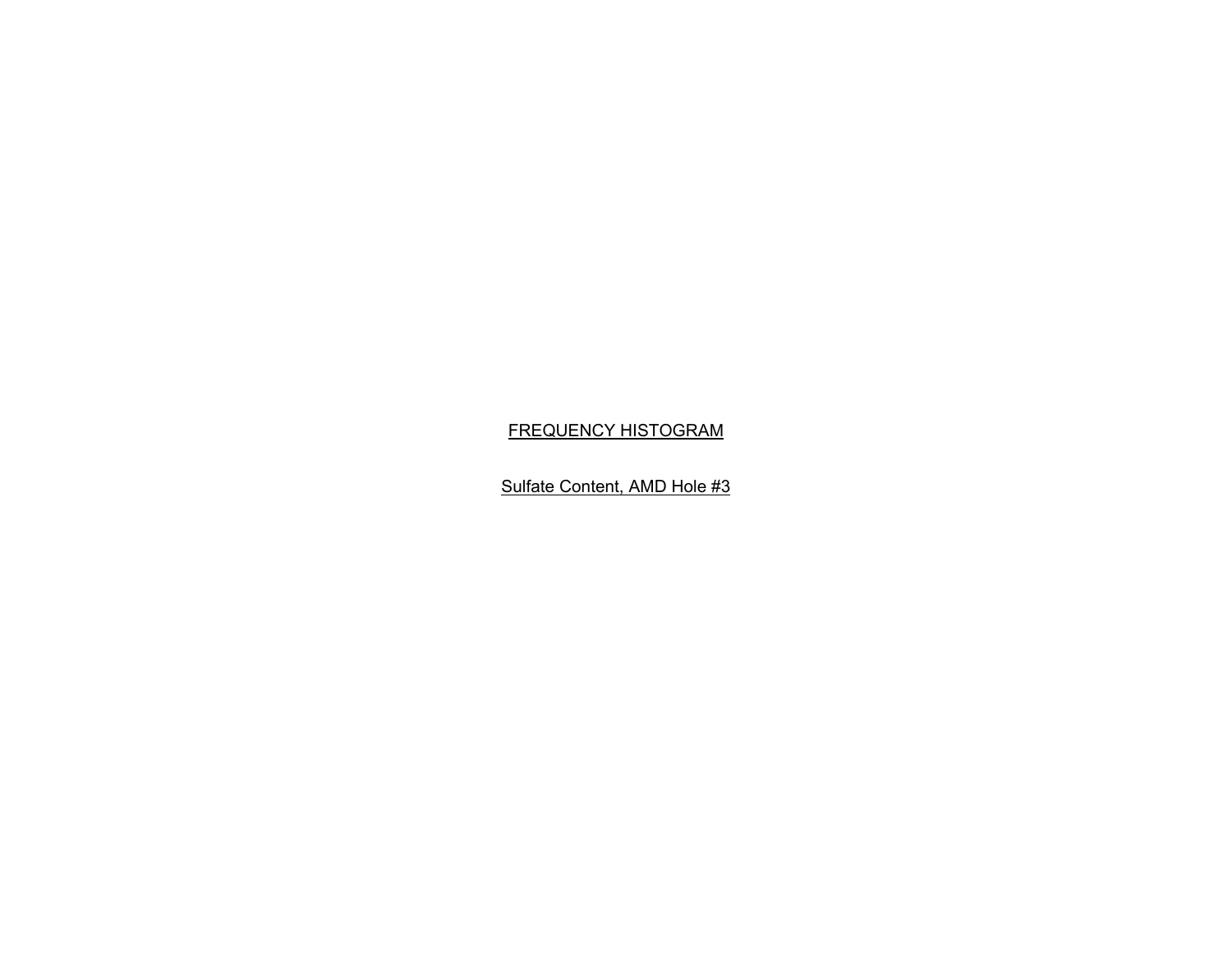$\sim$ 

Mean value, 
$$
\bar{x} = 1018
$$
  
\nStd. deviation,  $\sigma = 146$   
\n $2\sigma = 292$   
\n $3.29\sigma = 480$   
\nConfidence limits, 99.9% = 1018  $\pm$  480  
\n $94.6\% = 1018 \pm 292$   
\n $72\% = 1018 \pm 146$ 



¥,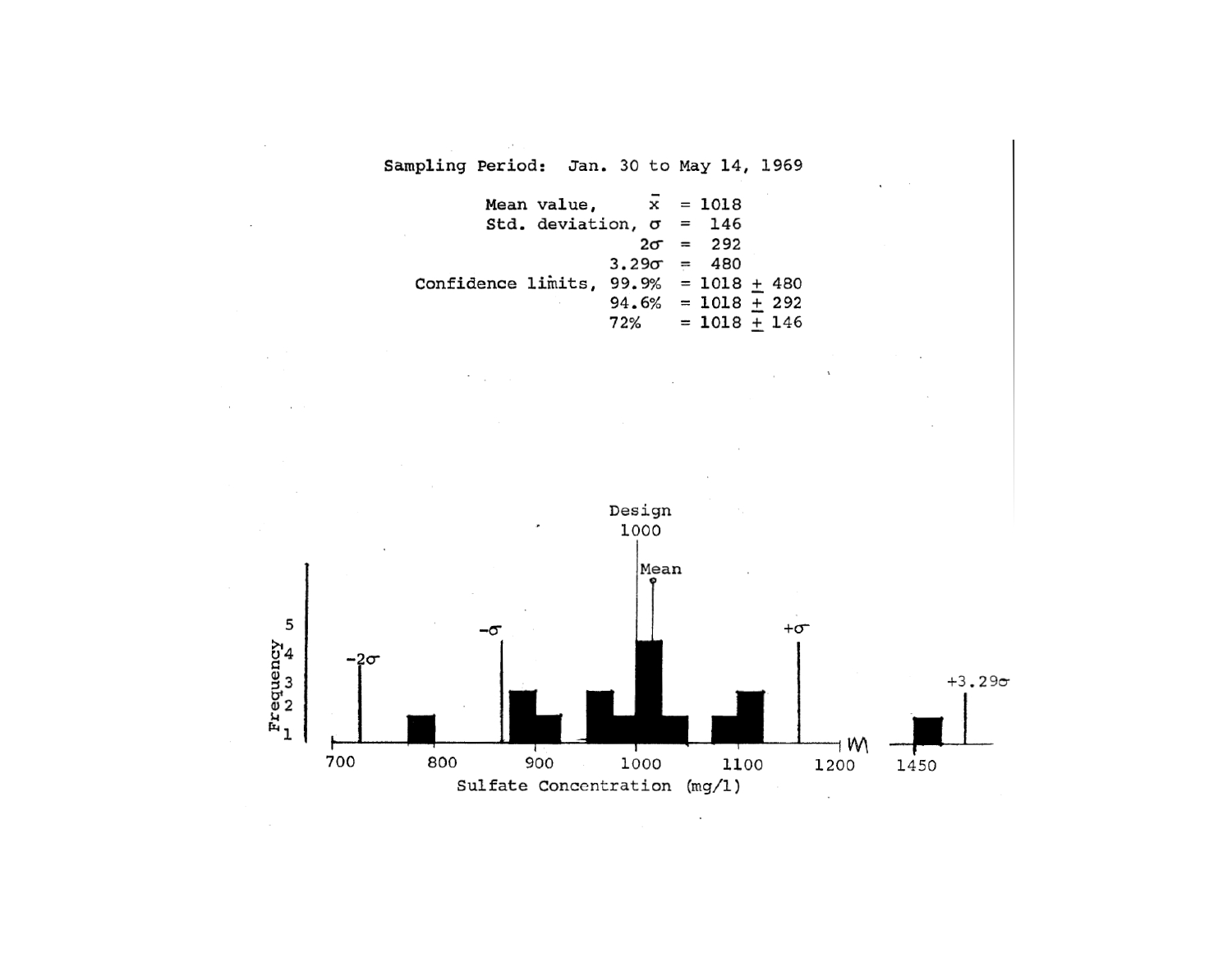# FREQUENCY HISTOGRAM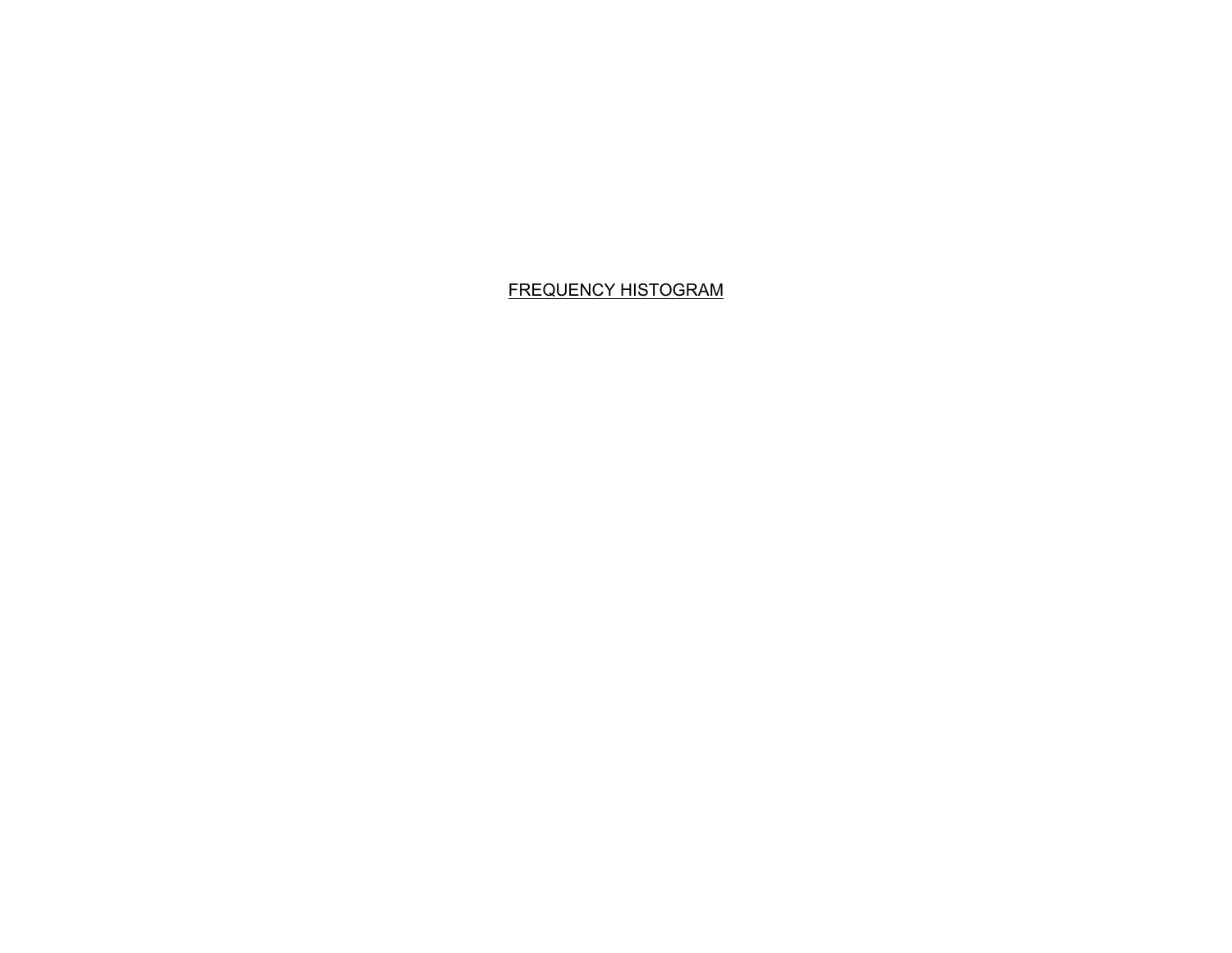Total Iron as FeO AMD Hole #1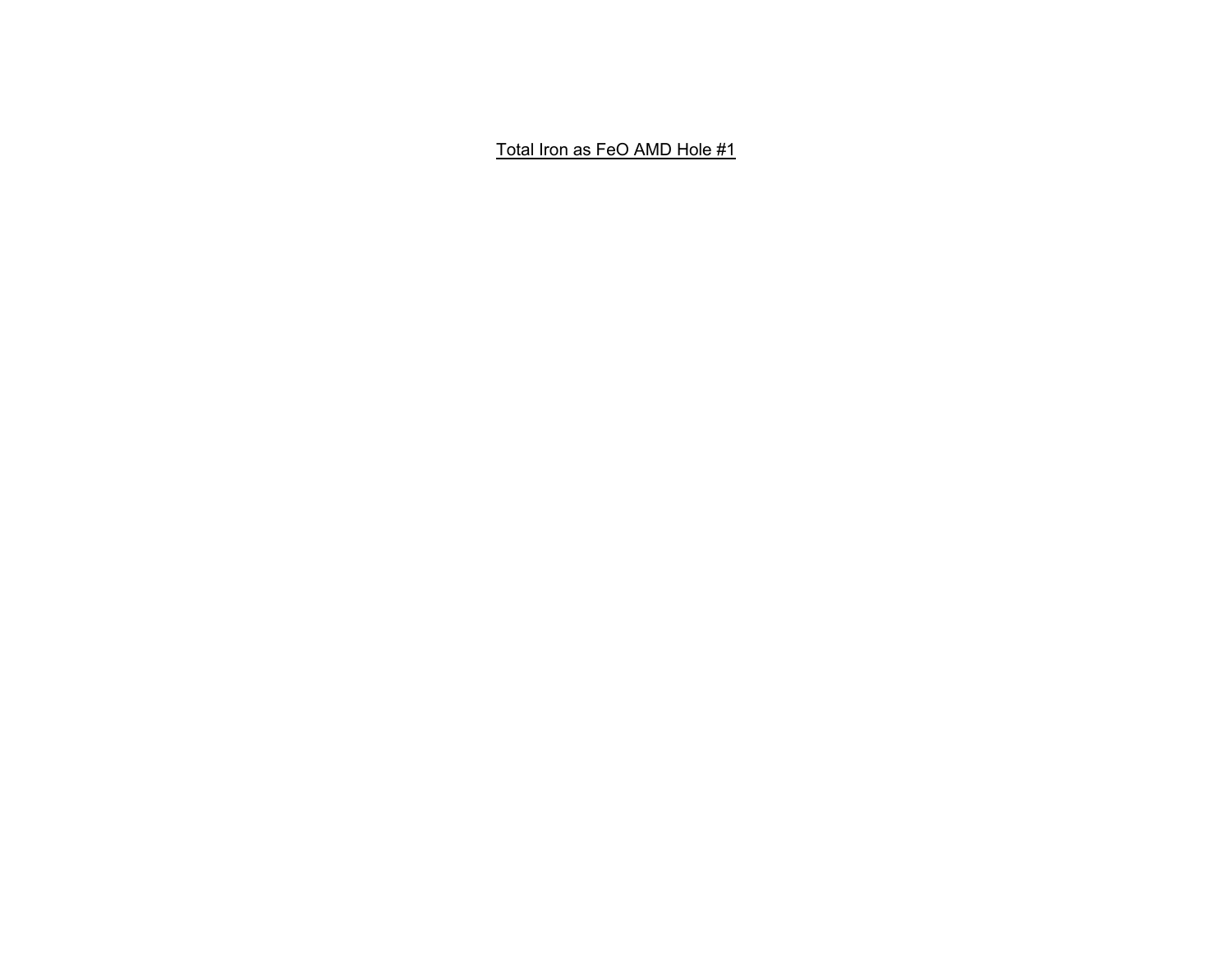| x                 |     |     |                     |                                                                                      |
|-------------------|-----|-----|---------------------|--------------------------------------------------------------------------------------|
| Std. deviation, U | $=$ | 20  |                     |                                                                                      |
| $20^-$            |     | 40  |                     |                                                                                      |
| 3.290             |     | 65  |                     |                                                                                      |
|                   |     |     |                     |                                                                                      |
|                   |     |     |                     |                                                                                      |
|                   |     |     |                     |                                                                                      |
|                   |     | $=$ | $= 122$<br>$\equiv$ | Confidence Limits, $99.4\% = 122 + 65$<br>$96.6\% = 122 + 40$<br>$71.2\% = 122 + 20$ |



×,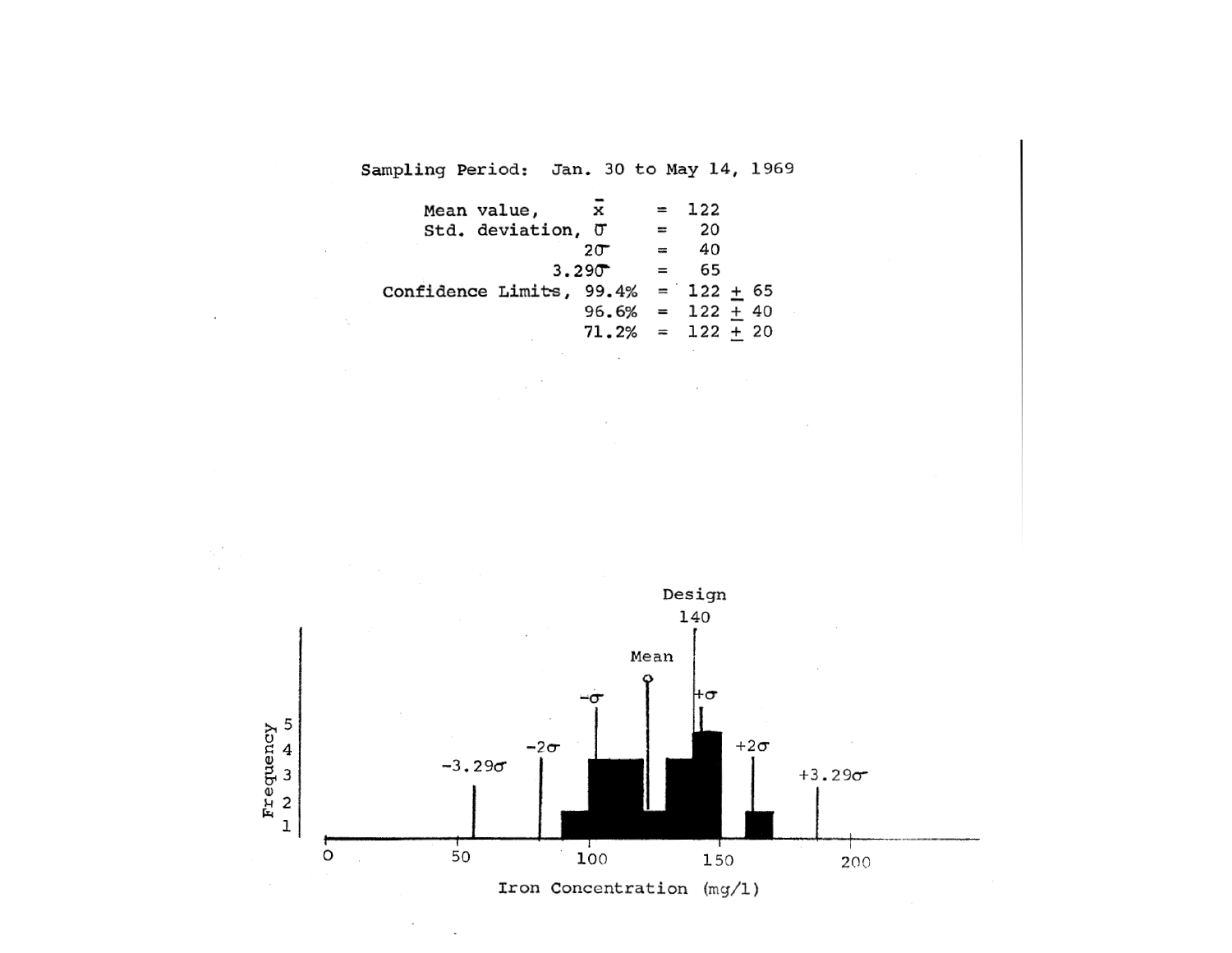|                                             | FREQUENCY HISTOGRAM |  |  |  |  |
|---------------------------------------------|---------------------|--|--|--|--|
| Total Iron as Fe <sup>O</sup> , AMD Hole #3 |                     |  |  |  |  |

|                          | Mean valve,       |              | x         |     | $= 137$      |  |
|--------------------------|-------------------|--------------|-----------|-----|--------------|--|
|                          | Std. deviation, o |              |           | $=$ | 26           |  |
|                          |                   |              | $2\sigma$ | $=$ | 52           |  |
|                          |                   | $3.29\sigma$ |           |     | 84           |  |
| Confidence limits, 99.9% |                   |              |           |     | $= 137 + 84$ |  |
|                          |                   |              | 94.6%     |     | $= 137 + 52$ |  |
|                          |                   | 72%          |           |     | $= 137 + 26$ |  |

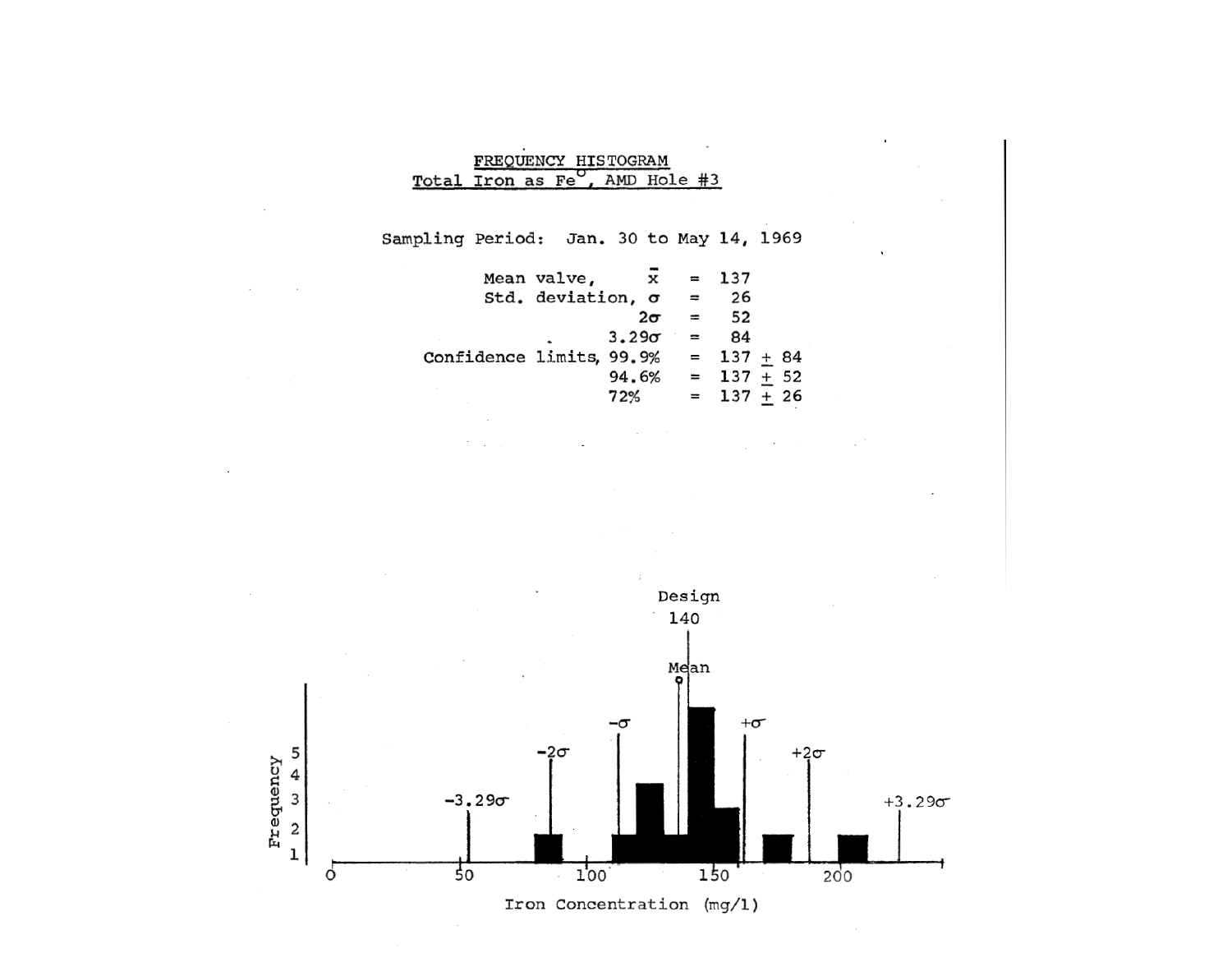| FREOUENCY HISTOGRAM |  |                                  |  |
|---------------------|--|----------------------------------|--|
|                     |  | Total Iron as Fe, AMD Confluence |  |

|                                      | Mean value, $x = 21$         |                    |  |  |
|--------------------------------------|------------------------------|--------------------|--|--|
|                                      | Std. deviation, $\sigma = 7$ |                    |  |  |
|                                      |                              | $2\sigma = 13$     |  |  |
|                                      |                              | $3.29\sigma = 22$  |  |  |
| Confidence limits, $99.9% = 21 + 22$ |                              |                    |  |  |
|                                      |                              | $97.8\% = 21 + 13$ |  |  |
|                                      |                              | $74.2\% = 21 + 7$  |  |  |